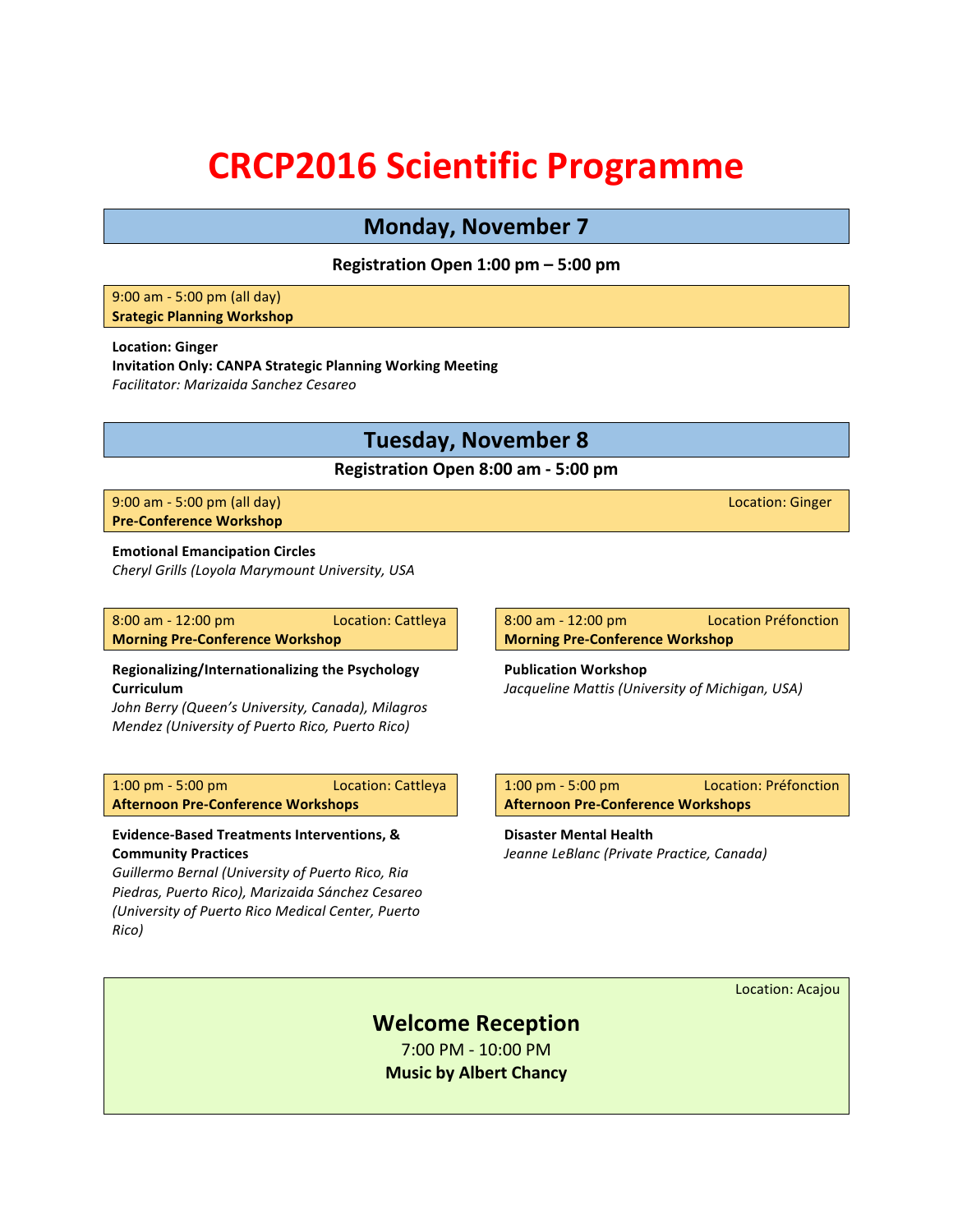# **Registration Open 8:00 am - 5:00 pm**

# 9:00 am - 12:00 pm

9:00 am - 10:30 am Location: Acajou

# **Opening Ceremony**

*Chair: Omowale Amuleru-Marshall, President CANPA*

- $\triangleright$  Opening and Welcome
- $\blacktriangleright$  Flag Ceremony
- $\triangleright$  Awards
- Performance Les Cloches de St. Vincent

10:30 am – 12:00 pm and the state of the state of the state of the state of the state of the state of the state of the state of the state of the state of the state of the state of the state of the state of the state of the

Location: Acajou

# **Conference Keynotes**

# Foundations for the Indigenization of a Psychology for Caribbean Well-Being

*C.E.Credit Available for this session*

**Chair:** Omowale Amuleru-Marshall (CANPA President, St. George's University, Grenada)

**Multilingualism and Multiculturalism: Healing African Humanity in the Context of the Caribbean** *Wade* Nobles (San Francisco State University, and Institute for the Advanced Study of Black Family Life and Culture, *Founder, USA)* 

#### **Paroles de Souffrance**

*Yanick Lahens (Author, Haiti)*

 $12:00$  pm - 1 pm

Wednesday, November 9 **LUNCH**

### $1:00$  pm -  $2:15$  pm

1:00 pm - 2:15 pm Session Number: 002 **Conference Plenary:** Location: Acajou **Promoting Caribbean Health and Welfare** *C.E.Credit Available for this session*

**Chair: Marjory Clermont Mathieu, Co-Chair,** *CRCP2016 Scientific Program Committee*

**Parenting Practices in Diverse Cultural Groups in** the Caribbean: Links to Behavioral Health in **Children**

*Jaipaul Roopnarine (Syracuse University, USA)* 

**Implementation Science: Development, Effectiveness and Scale-up of the Parenting Fundamentals Prevention Program** *Marizaida Sánchez Cesareo (University of Puerto Rico, Puerto Rico)*

### $2:30$  pm  $- 4:00$  pm

| $2:30 \text{ pm} - 4:00 \text{ pm}$    | <b>Session Number: 003</b> |
|----------------------------------------|----------------------------|
| <b>Invited Speaker Panel</b>           | <b>Location: Ginger</b>    |
| Themes: Health & Wellbeing; Challenges |                            |

Chair: Rita Dudley-Grant, CANPA EC, CRCP2016 *Organizing Committee*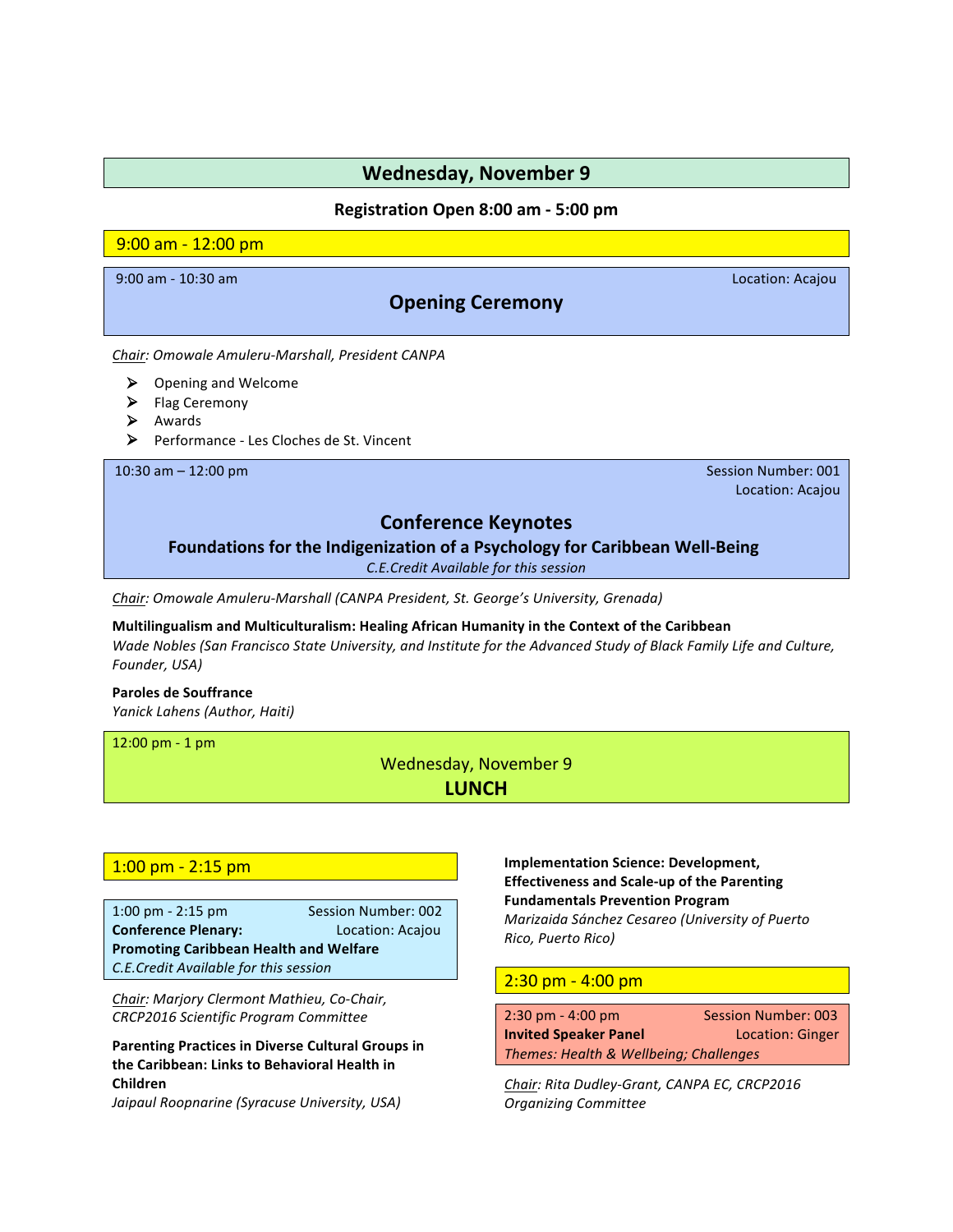#### **Caribbean Psychology in Global Context**

*Barry Anton (Rainier Associates, APA Past President, USA*)

**Psychology: The Jamaican Experience** *Kai Morgan (The Jamaican Psychological Society (JamPsych), Jamaica)* 

# La Composante santé mentale de la politique nationale de santé et son Implémentation dans le **contexte haïtien actuel**

*René Domersant (Coordonnateur de l'Unité de Santé Mentale/MSPP, Haiti* )

### 2:30 pm - 4:00 pm Session Number: 004 **Invited Speaker Roundtable** Location: Préfonction 1 *Theme: Education & Training*

#### **Roundtable: Organizational Capacity Building: An Imperative for Caribbean Psychology**

*Ava Thompson (College of the Bahamas, The Bahamas), Merry Bullock (American Psychological*  Association, USA)

#### 2:30 pm - 4:00 pm Session Number: 005 **Symposium Location:** Préfonction 2 *Theme: Multiculturalism*

#### **Acculturation and Globalization in the Caribbean: Theory and Research from Haiti and Jamaica**

**Chair:** Gail Ferguson (University of Illinois at Urbana-*Champaign, USA)*

### **Acculturation: Process and Outcomes**

*John Berry* (Queen's University (Kingston, Canada), *and Higher School of Economics (Moscow, Russia),* Canada/Russia)

#### "Ayiti Cheri": Cultural Maintenance of Adolescents **in Rural Haiti**

*Charlène Désir (Nova Southeastern University, USA),* Gail Ferguson (University of Illinois at Urbana-*Champaign, USA), Marc Bornstein (National Institute of Child Health and Human Development, NIH, USA*)

### **Remote Acculturation and Nutrition in Urban Jamaican Families**

Gail Ferguson (University of Illinois at Urbana-*Champaign, USA), Julie Meeks Gardner (University of the West Indies, Open Campus, Jamaica), Hui Chu (Purdue University North Central, USA), Henna Muzaffar (University of Illinois at Urbana-Champaign, USA), Maria Iturbide (Humboldt State* 

University and University of Illinois at Urbana-*Champaign, USA)* 

2:30 pm - 4:00 pm Session Number: 006 **Symposium Constanting Constanting Location:** Suite 1 *Themes: Health & Wellbeing; Challenges*

**The Evolution of Mental Illness - A Canadian Caribbean Perspective** *Chair: Natasha Browne (Browne Psychology* 

*Professional Corporation, Canada)*

**Afro Canadian Caribbean Community Mental Health: Access and Reflection** 

*Sonia Mills-Minster (Browne Psychology Professional*  Corporation, Canada)

### **Overcoming Masculinity as a Barrier: Clinical Treatment for Canadian Men of African and Caribbean Heritage**

*Natacha Pennycooke (Browne Psychology*  **Professional Corporation, Canada)** 

#### **Self-Care and the African-Canadian Caribbean Woman**

*Cherise Carey (Browne Psychology Professional Corporation, Canada*)

| $2:30 \text{ pm} - 4:00 \text{ pm}$              | Session Number: 007 |
|--------------------------------------------------|---------------------|
| Symposium                                        | Location: Suite 2   |
| Themes: Health & Wellbeing; Education & Training |                     |

### Santé mentale en Haiti : implication du département de psychiatrie de l'Université de **Montréal**

*Chair: Rosita Punti (L'Université de Montréal, Canada)* 

# **Choisir de pratiquer la psychiatrie en Haïti: un choix judicieux, audacieux … courageux!**

*Rosita Punti* (L'Université de Montréal, Canada)

Le point de vue des résidents haïtiens *Fritzna Blaise* (Université Notre Dame, Haiti)

#### **Le patient partenaire**

*Jean François Pelletier (Université de Montréal,* Canada)

#### **Collaboration psychologie-psychiatrie comme exemple de multiculturalisme** *Emmanuel Stip* (L'Université de Montréal, Canada)

*Discussant: Emmanuel Stip (L'Université de Montréal, Canada)*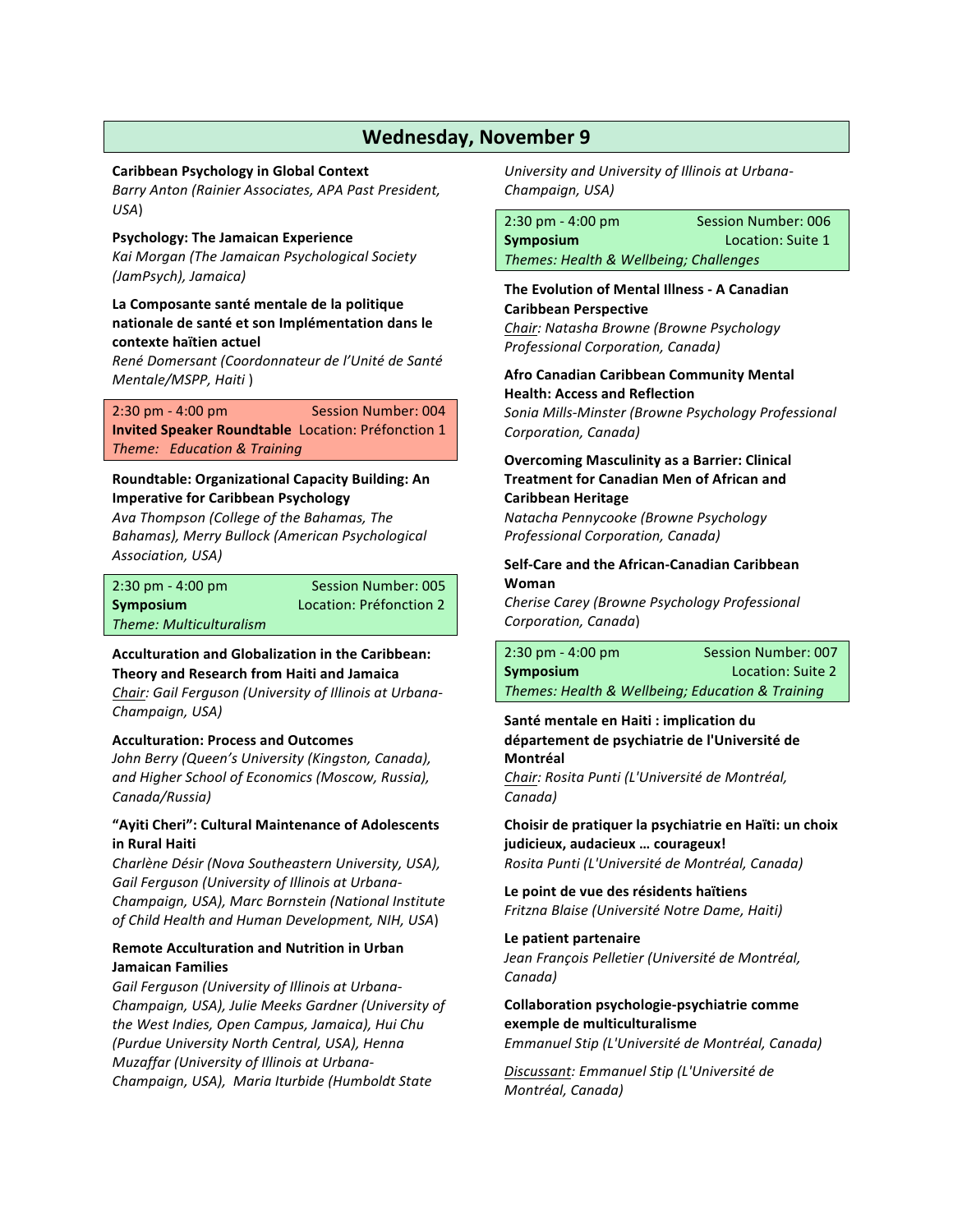| $2:30 \text{ pm} - 4:00 \text{ pm}$    | Session Number: 008 |
|----------------------------------------|---------------------|
| <b>Paper Panel</b>                     | Location: Cattleya  |
| Themes: Health & Wellbeing, Challenges |                     |

*Chair: Marcia Sutherland, CRCP2016 Scientific Program Committee*

**Acculturation, Immigrant Identity, and Achievement of the African Caribbean Population** in the United States: Application of the Stereotype **Threat Paradigm** Arthur *Whaley* (Consultant, USA)

**The Multidimensional Acculturation Experiences of Black Caribbean Immigrant Women** *Leonie Brooks (Towson University, USA)* 

**Community Stress Reduction: This Works, You Can Have It, Here** *Barbara Landon, Arlette Wildman (St. George's University, Grenada)* 

**Development of a brief pre-implementation** screening tool to identify low-/high-implementing **teachers of school-based effective intervention** *Lynette Deveaux, Sonja Lunn, Arvis Mortimer (Office of HIV/AIDS, Ministry of Health, The Bahamas), Veronica Koci, Bo Wang, Bonita Stanton (Wayne State University, USA), Richard Adderly (Bahamas Psychological Association, The Bahamas)* – presented by Richard Adderly

#### **Developing HIV Primary Prevention Materials for Children in Haiti: A Qualitative Case Study of Cultural and Contextual Implications**

*Mary Clisbee (The Center for International Research and Community Service (CIRCS), Haiti), Jean-Claude Uysse (Zanmi Lasante, Haiti), Anna Shustack (Nova Southeastern University, USA)*

#### 4:00 pm - 4:15 pm

# **BREAK**

# $4:15$  pm  $-5:45$  pm

4:15 pm - 5:45 PM Session Number: 009 **Invited Speaker Panel Location: Préfoncion 1** *Themes: Health & Well-being, Education & Training, Challenges*

*Chair: Natalie Coicou, Haiti LOC*

**Psychology's Role in School Settings: Promoting Health and Well Being in Youth** *Frank Worrell (University of California, Berkeley,* USA)

**Effects of Multigenerational Racism on Individual, Family and Community Functioning and Well Being with Implications for The Caribbean** *Cheryl Grills (Loyola Marymout University, USA)* 

Héros de l'indépendance haïtienne, santé mentale, origine africaine et la question de la mort *Josué Vaval (Université d'État d'Haïti (FASCH), Haiti)*

4:15 pm - 5:45 PM Session Number: 010 **Paper Panel Location: Préfonction 2** *Themes: Health & Wellbeing; Challenges*

*Chair: Jean Claude Dutes, CRCP2016 Scientific Program Committee*

#### **An Expressive Arts Approach to Mental Health and Education in Haiti**

*Helen Joseph, Jennifer Joseph (Expressive Arts Place LLC, USA)* 

#### **Cultural Adaptation of Social-Emotional Curriculum: A Method and Pilot**

*Amanda Clinton (Universidad de Puerto Rico, Puerto Rico* / American Psychological Association, USA)

The Use of Music and Movements as a Part of the Arts on the Social Skills and Emotional Growth of **Children in an Early Childhood Classroom. Rene Level (Cumberland High School, Jamaica)** 

Une intervention communautaire au service de la **prévention de la violence infantile: développer des méthodes d'éducation alternatives en Haïti.** *Fanel Benjamin (Université d'État d'Haïti, Haïti)* 

**Contradiction dans l'adaptation culturelle d'une thérapie occidentale au contexte haïtien. Le cas de l'EMDR**

*Jean-Elie Larrieux, Jr. (Centre de Recherche*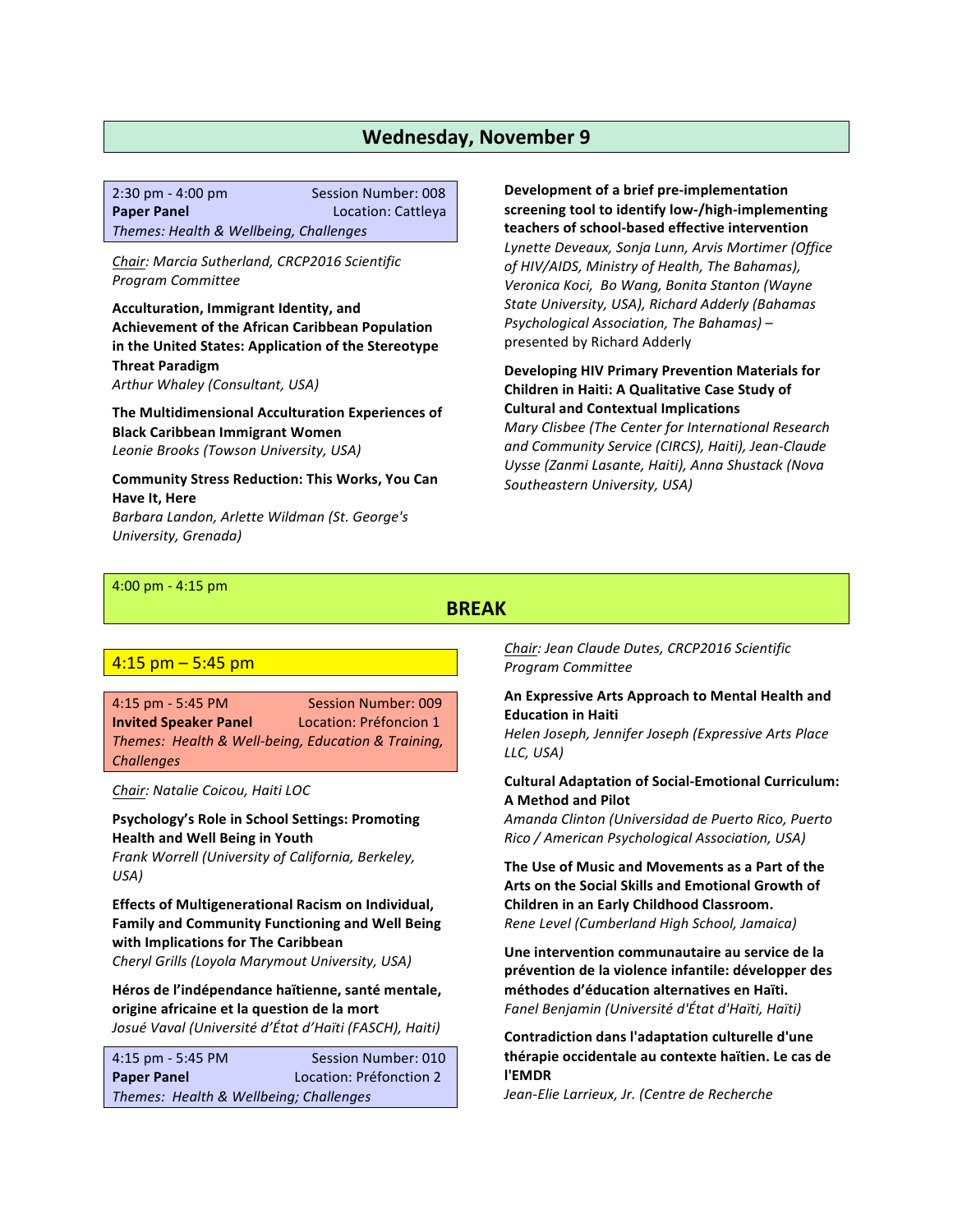*Psychanalyse, Médecine et Société/Université de Paris VII-Diderot, France)*

| $4:15$ pm - 5:45 PM | Session Number: 011                              |
|---------------------|--------------------------------------------------|
| <b>Paper Panel</b>  | Location: Suite 1                                |
|                     | Themes: Education & Training; Health & Wellbeing |

*Chair: Marie Carmen Flambert, Haiti LOC*

#### **Cultural Intelligence and the New Bordlerless International Arena**

*Roblyn Lewter (The Chicago School of Professional*  Psychology, USA)

#### **Promoting Caribbean Health through Integration of Mental Health into Primary Care**

*Jean Kesnold Mesidor (Florida State University College of Medicine, USA)* 

### **Enhancing Community Resilience in the Aftermath** of Disaster: Results From a Randomized Controlled **Trial with Disaster-prone Communities in Port-au-Prince, Haiti**

*Courtney Welton-Mitchell, Leah James (University of Colorado - Boulder, USA), Roger Noel, Merry Roche (Soulaje Lespri Moun, (Relief for the Spirit), Haiti* )

**Building Bridges Beyond Walls: Diversity and Collaboration In University Communities** *Kha Sadler (Rowan University, USA)* 

#### Adolescents Experiencing Stress in Camps After the **Earthquake of Haiti**

*Marie Bettie Dieudonné/Pierre, Stephana Lorwinsky (Enstiti Travay Sosyal ak Syans Sosyal (ETS), Haiti)* 

| $4:15$ pm - 5:45 PM               | <b>Session Number: 012</b> |
|-----------------------------------|----------------------------|
| <b>Invited Speaker Roundtable</b> | Location: Acajou           |
| Theme: Challenges                 |                            |

#### **Extreme Poverty**

**Alleviating Socio-economic Hardships in Head Start Parents: For Better Student Academic Outcomes** *Natacha Janac (University of Miami, USA)* 

#### Pauvreté: Conséquences psychologiques de **l'extrême pauvreté en Haïti** *Gregory Gustemble (Université d'état d'Haïti, Haiti)*

| $4:15$ pm - 5:45 PM       | Session Number: 013 |
|---------------------------|---------------------|
| <b>Roundtables</b>        | Location: Acajou    |
| Theme: Health & Wellbeing |                     |

### **Culturally Relevant Therapy for Black Caribbean Immigrants in the United States: A Qualitative Study**

*Heather Venner (Arlington County Department of Human Services, USA), Laura Welfare (Virginia Tech, USA)*

#### A Paradigm Shift for Healing, Haiti as Catalysts: **African Centered/Black Psychology Structural Logic for Healing from Disasters**

**Gislene C. Mariette (The Association of Black** *Psychologists, USA)*

#### Power Tools for Psychologists: Advancing Health **Leadership for Caribbean Populations**

*Lula Beatty, Gwendolyn Keita (American Psychological Association, USA), Faye Belgrave (Virginia Commonwealth University, USA)*

# **Resisting Recolonization: Developing a Culturally Responsive Model for Foreigners Interested in Working in the Carribean**

*Mary Clisbee, KathyLynn Pierre-Griff (The Center for International Research and Community Service,* Haiti)

Wednesday, November 9 4:30 pm- 7:00 pm **CANPA GENERAL ASSEMBLY** Location: Cattleya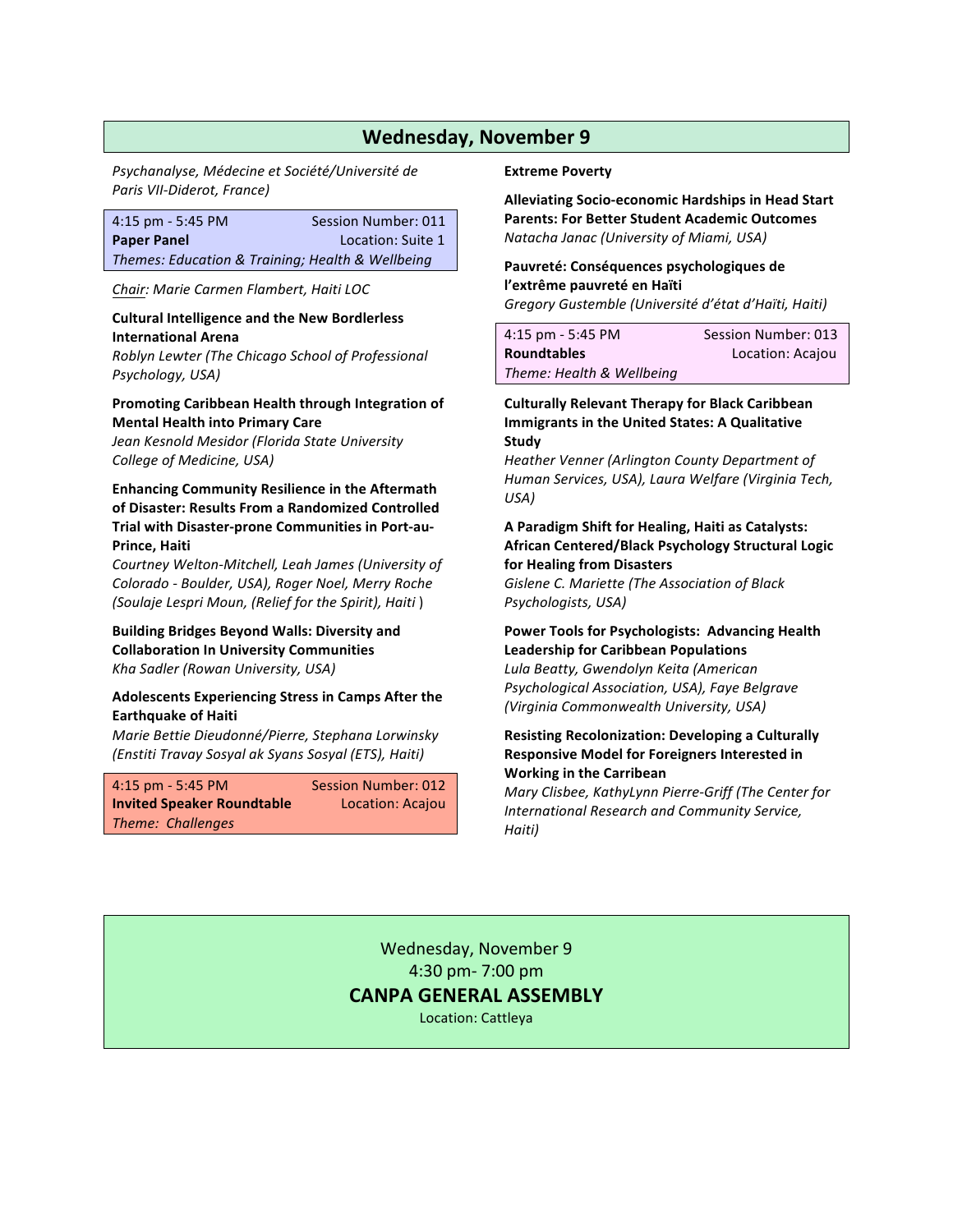#### **Registration Open 8:00 am - 5:00 pm**

# of the state of the state of the state of the state of the state of the state of the state of the state of the state of the state of the state of the state of the state of the state of the state of the state of the state o

# **Students' Dialogue: Experiences in psychology programs**

#### $9:00$  am  $-10:15$  am

# **Conference Plenary: Conference Plenary:** *Location: Acajou* **Multiculturalism in the Caribbean** *C.E.Credit Available for this session*

*Chair: Ronald Jean Jacques, Co-Chair, CRCP2016 Organizing Committee*

# **Mental Health as a Public Health Issue**

*Claudina Cayetano (Pan American Health Organization (PAHO), USA)* 

# **Identifying and Embracing Ourselves as Caribbean Psychologists: Global Lessons We Have to Teach and Negotiate**

Animata Cairo (University of Leiden, Netherlands)

10:15 am - 10:30 am

# **BREAK**

# 10:30 am - 12:00 pm

10:30 am - 12:00 pm Session Number: 015 **Invited Speaker Panel** Location: Ginger *Themes: Health & Wellbeing; Multiculturalism; Multilingualism*

*Chair: Shani Shillingford, President, Dominica Psychological Society* 

### **Developing and Defending Mixed Identity: Lessons from the Caribbean Diaspora**

**Charisse L'Pree Corsbie (Syracuse University, USA)** 

# **Migration interne et enjeux identitaires chez des** bacheliers en Haïti : coup d'œil sur le processus **dialogique à travers 3 cas**

*Jeff Matherson Cadichon (l'Université Bourgogne*  Franche-Comté, France, Haiti)

#### Peace Keeping: The Process of Integrating Multiple **Identities in Practice**

*Dara Hamiton (Association of Virgin Islands*  **Psychologists, US Virgin Islands)** 

| $10:30$ am - $12:00$ pm   | Session Number: 016     |
|---------------------------|-------------------------|
| <b>Symposium</b>          | Location: Préfonction 1 |
| Theme: Health & Wellbeing |                         |

Grossesse et périnatalité: enjeux psychologiques en **Guadeloupe et Guyane Chair: Nadine Grand Bois** 

A l'écoute des grossesses chez les adolescents: **données comparatives et aspects psychologiques** *Joëlle Chandey (Centre Hospitalier Andrée ROSEMON*  de Cayenne, French Guyana)

# Grossesse, périnatalité et infection à VIH-SIDA: **écouter, observer, comprendre** *Constance LeConte (Centre Hospitalier Andrée ROSEMON de Cayenne, French Guyana)*

#### Grossesse et périnatalité: une folie parentale **ordinaire?**

*Marie-Gina LeConte (l'Institut de Puériculture, CHU*  de la Guadeloupe, Guadeloupe)

| $10:30$ am - $12:00$ pm  | <b>Session Number: 017</b> |
|--------------------------|----------------------------|
| <b>Invited Symposium</b> | Location: Préfonction 2    |
| Theme: Multiculturalism  |                            |

### **The Association of Black Psychologists and African-**Centered Psychology: Origins, Theory, Research, **and Applications**

Grills Cheryl (Loyola Marymount University, ABPSI), *Kevin Washington (Howard University, ABPsi), Wade Nobles (San Francisco State University, ABPsi)*

9:00 am - 10:15 am Session Number: 014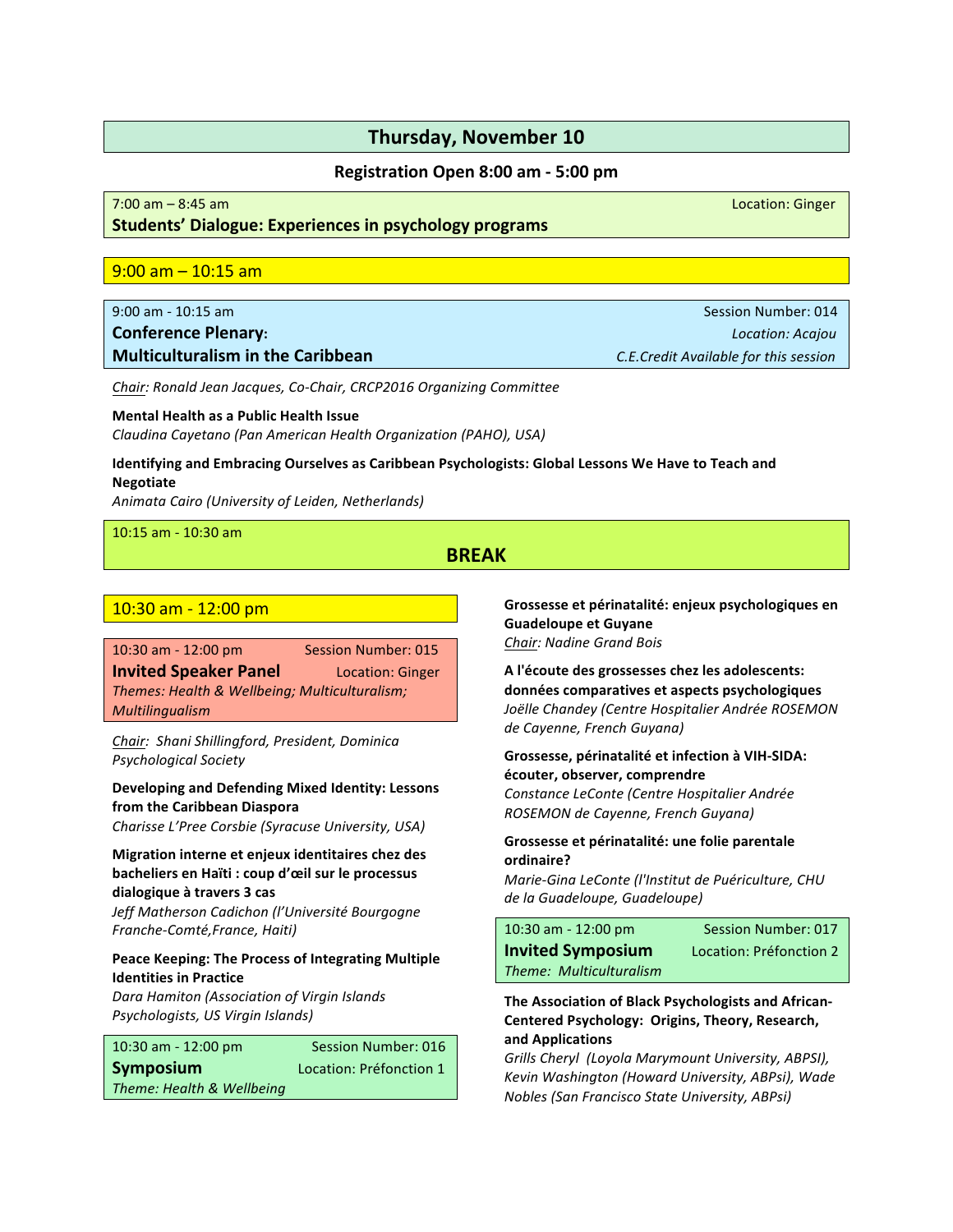| $10:30$ am - $12:00$ pm   | <b>Session Number: 018</b> |
|---------------------------|----------------------------|
| <b>Paper Panel</b>        | Location: Suite 1          |
| Theme: Health & Wellbeing |                            |

Chair: Ishtar Govia, CANPA EC, CRCP2016 Organizing *Committee*

#### **Teachers' Fidelity of Implementation of an Evidence-based HIV-prevention Intervention and Long-term Student Outcomes**

*Lynette Deveaux (Office of HIV/AIDS, Ministry of Health, The Bahamas), Glenda Rolle (Ministry of Education, The Bahamas), Maxwell Poitier, Sonja* Lunn (Office of HIV/AIDS, Ministry of Health, The *Bahamas), Bo Wang, Bonita Stanton, (Wayne State University, USA), Richard Adderly (Bahamas Psychological Association, The Bahamas)* 

#### **Perceptions of Natural Disaster Victims and Survivors within the Caribbean and Beyond**

*Elizabeth Louis, Alan Stewart (University of Georgia, USA)*

#### **Harnessing Community Capacity in Disaster Recovery: A Lay Mental Health Intervention in Postearthquake Haiti**

*Gilberte Bastien (Morehouse School of Medicine, USA)*

#### **International Healing and Collaboration Structures: African Centered Black Psychology a Paradigm Shift**

*Gislene C. Mariette (The Association of Black Psychologists, Co-Chair Disaster Relief Task Force, USA)*

# Palliative Care: Theory, Research, and Treatment in **the English-Speaking Caribbean Region**

*Marcia Elizabeth Sutherland (Unversity at Albany,* USA)

|                    | $10:30$ am - $12:00$ pm              | Session Number: 019 |
|--------------------|--------------------------------------|---------------------|
| <b>Paper Panel</b> |                                      | Location: Suite 2   |
|                    | Themes: Multiculturalism: Challenges |                     |

**Chair:** Donna Maria Maynard, CANPA EC

#### **Maroonage: The Ultimate Solution to White Racism and Global Domination**

*Henry Grubb, Kimberly Rowe (University of Dubuque, USA)*

La famille/le complexe d'oedipe/ L'outre-mère Lydia Ledig (Les Ateliers du Social, France)

#### **Trinidadian Parents' Cultural Socialization of Their Adolescent Children**

*Nadia Jessop (University of Kansas, USA), Phaedra Pierre (University of the West Indies,Trinidad and Tobago), Glenn Adams (University of Kansas, USA)* 

#### Le psychologue-neuropsychologue, sa pratique en **Guadeloupe**

*Nadia Gob (Centre Hospitalier Universitaire de Pointe-à-Pître, Guadeloupe, France), Nathalie Theodore-Manceau (SESSAD Lanbéli, SESSAD Sibilly, Guadeloupe, France / Haïti), Isabelle Bedu (Ueros, Guadeloupe, France), Sandrine Belson (Centre Hospitalier Universitaire de Pointe-à-Pître, Guadeloupe, France), Sindra Alidor (Sessad Lanbéli, Clinique des Nouvelles Eaux Marines, Guadeloupe, France) Maguy Puval-Dady (Centre Hospitalier*  Universitaire de Pointe-à-Pître, Guadeloupe, France)

#### **Historique des valeurs culturelles qui marquent le** système scolaire haïtien et sa gestion

*Wilfrid Azarre (Université Laval, Canada / Haiti), Claire Lapointe, Lyse Langlois (Université Laval,* Canada)

 $10:30$  am  $-12:00$  pm Session Number: 020 **Invited Speaker Roundtable** Location: Cattleya *Themes: Health & Well-being, Education & Training*

#### **Family therapy in the Caribbean**

*Rita Dudley Grant (Virgin Islands Behavioral Services (VIBS), US Virgin Islands), Marsha Rivera- Gordon, Sophia Parrilla (VI Dept of Education and VIBS, US Virgin Islands)* 

| 10:30 am - 12:00 pm                          | Session Number: 021 |  |
|----------------------------------------------|---------------------|--|
| <b>Roundtables</b>                           | Location: Cattleya  |  |
| Themes: Health & Wellbeing, Multiculturalism |                     |  |

**Safe in My Skin: The Traumatic Betrayal of Black American and Dominican Haitian Youth** *Cynthia Langtiw (The Chicago School of Professional*  **Psychology, United States)** 

**Caribbean Inspired Mental Health Clubhouse** *Tamare P. Piersaint (Carlow University, USA)*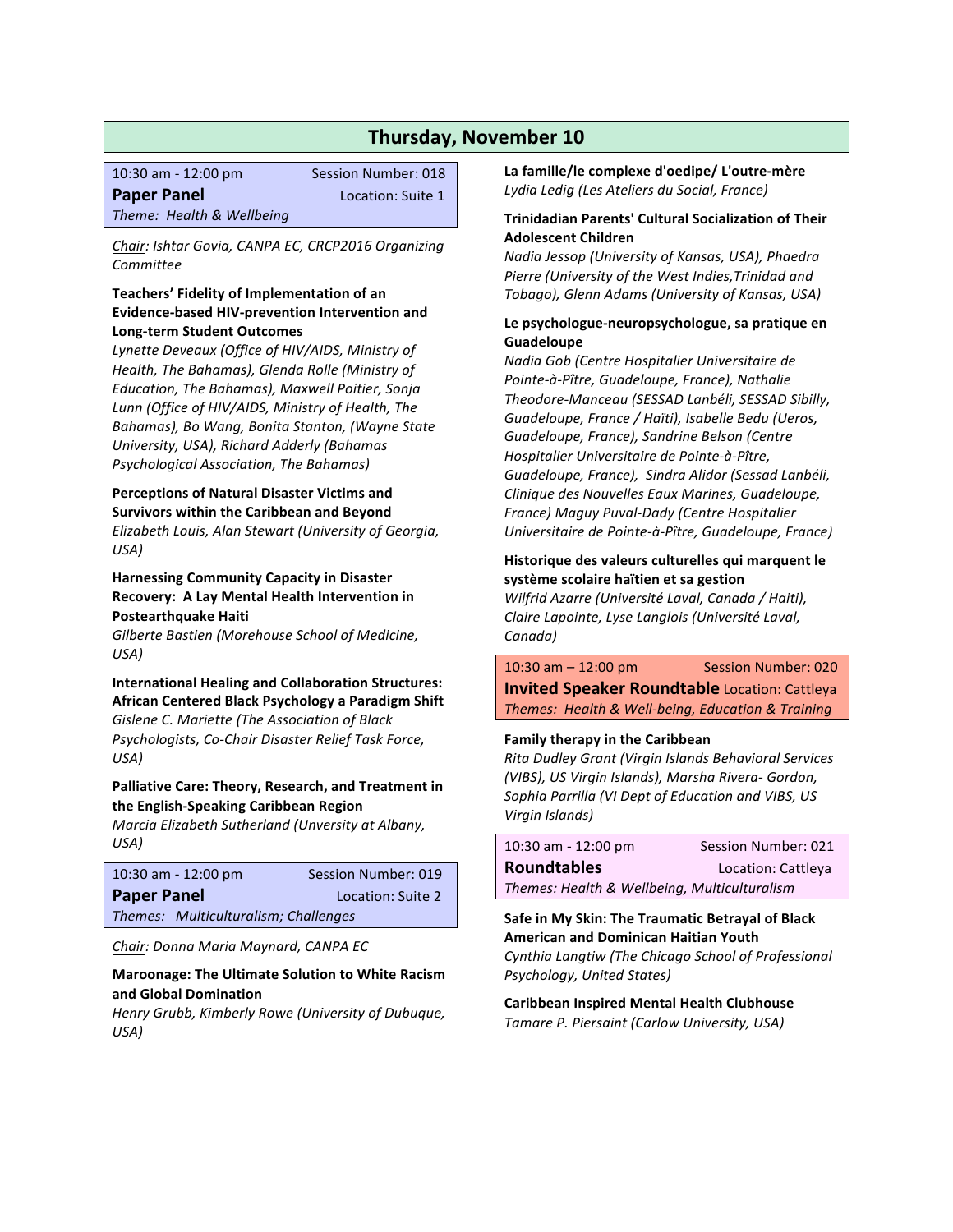12:00 pm - 1:00 pm

# **LUNCH**

**Meet the Author: Authors Bring Their Books for Lunchtime Discussion** 

# $1:00$  pm -  $2:15$  pm

| $1:00 \text{ pm} - 2:15 \text{ pm}$     | Session Number: 022                   |
|-----------------------------------------|---------------------------------------|
| <b>Conference Plenary:</b>              | Location: Acaiou                      |
| <b>Multilingualism in the Caribbean</b> | C.E.Credit Available for this session |

*Chair: Katia Henrys, CRCP Host Committee, AHPsy*

Lost In Translation: How Language Barriers in the Caribbean Hinder Real Regional Integration *Jacinth Henry Martin* (Office the Assistant Secretary, Organization of American States (OAS), St. Kitts & Nevis)

Cultures and language in psychotherapy: Adaptation or indigenous treatments for diverse populations Guillermo Bernal (CANPA Vice President, University of Puerto Rico Ria Pedra, Puerto Rico)

# $2:30$  pm  $-$  4:00 pm

| $2:30$ pm - 4:00 pm                    | <b>Session Number: 023</b> |
|----------------------------------------|----------------------------|
| <b>Invited Speaker Panel</b>           | Location: Ginger           |
| Themes: Challenges, Health & Wellbeing |                            |

*Chair: Edwige Millien, CRCP Host Committee, AHPsy*

#### **Trauma: Hurting and Helping**

*Ishtar Govia (University of the West Indies, Mona, Jamaica / Trinidad & Tobago)*

#### **Community-Based Psychological First Aid As Disaster Preparedness**

*Gerard Jacobs (Disaster Mental Health Institute,*  $USA$ )

# **Amputation and Phantom Pain: A New Neuro**psychomotor Rehabilitation Approach to Body**schema for Amputees**

*Chantal Junker-Tschopp (University of Applied*  Sciences HES-SO, Switzerland/ Haiti)

| $2:30$ pm - 4:00 pm                                  | <b>Session Number: 024</b> |
|------------------------------------------------------|----------------------------|
| <b>Invited Speaker Panel</b> Location: Préfonction 1 |                            |
| Theme: Health & Wellbeing                            |                            |

**Chair:** Kai Morgan, President, The Jamaican *Psychological Society (JamPsych)*

**Integrated Primary Care: Solving the Problems of Access and Stigma for Mental Health Services**

*Susan McDaniel (President, American Psychological Association and University of Rochester, USA)*

### **Substance Use Disorders: A Public Health Perspective for the Caribbean** *Omowale Amuleru-Marshall (President of CANPA St.* George's University, Grenada)

### **The Role for Caribbean Psychologists in Public Health Delivery**

*Katija Khan (University of the West Indies, St. Augustine, Trinidad and Tobago Association of Psychologists)*

| $2:30 \text{ pm} - 4:00 \text{ pm}$ | <b>Session Number: 025</b> |
|-------------------------------------|----------------------------|
| <b>Symposium</b>                    | Location: Préfonction 2    |
| Theme: Health & Wellbeing           |                            |

**Resiliency in the Face of Tragedy: Trauma and Resilience in Individuals and Communities** *Chair: Gilberte Bastien (Morehouse School of Medicine, USA)*

**Assessing Resiliency and Cultivating Community Strengths with Diverse Groups** *Laura Johnson (University of Mississippi, USA)*

#### **Building Biobehavioral Goal-Directed Resilience as a Pathway to Trauma Recovery**

*Glenda Wrenn (Morehouse School of Medicine, USA), Martha Kent (Arizona State University & Phoenix VA Healthcare System, USA)*

12:00 – 12:45 Location: Ginger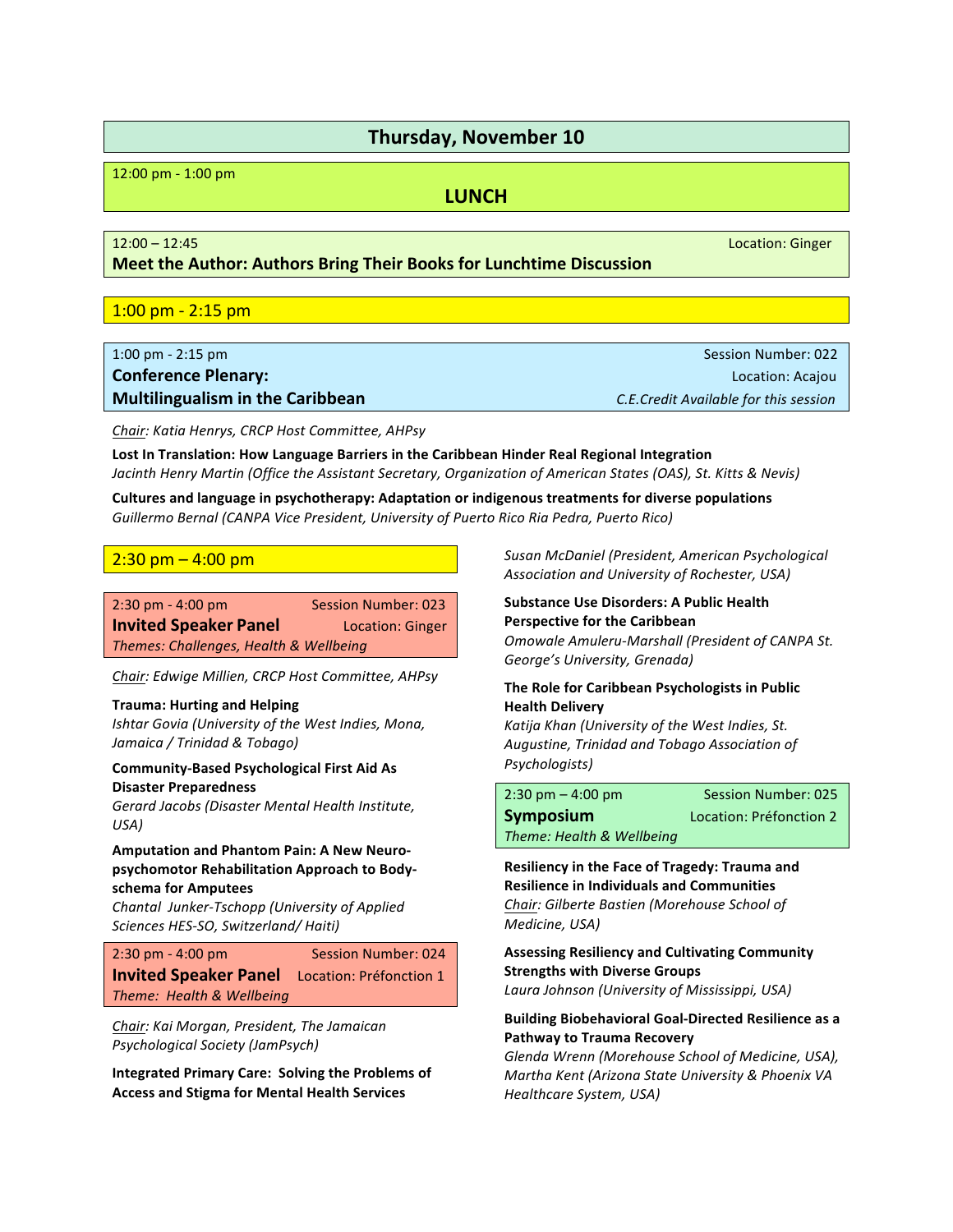# **Harnessing Community Capacity in Disaster Recovery: A Lay Mental Health Intervention**

*Gilberte Bastien (Morehouse School of Medicine, USA)*

*Discussant: Brian McGregor (Morehouse School of Medicine, USA)* 

| $2:30 \text{ pm} - 4:00 \text{ pm}$ | Session Number: 026 |
|-------------------------------------|---------------------|
| <b>Paper Panel</b>                  | Location: Suite 1   |
| Theme: Health & Wellbeing           |                     |

*Chair: Phaidra Alliance Laraque, CRCP Host Committee, AHPsy* 

#### **La tension haitiano-dominicaine: source d'angoisse** pour les étudiants haitiens en Republique **Dominicaine**

*Lesly Pierre, Vinson Bradley Noel (Universit*é *d'Etat d'Haiti, Haiti)*

#### **Acculturation Among Haitian Immigrants in the Commonwealth of Dominica**

*Shani Shillingford, McMillian Cuffy, Adella David, Kaywana Williams, Carole Soto, Lesley Ann Waldron (Dominica Psychological Society, Dominica)*

### **Quand un médecin tombe malade, les rôles** inversés: voyage au coeur du dialogue soignant**soigné**

*Marie Claire Marilyn Elie Joseph (Center for Mind and Body Medicine (CMBM), Haiti)*

#### **Saving Brains Grenada: Early Evidence on a Program to Prevent Family Violence**

*Barbara Landon (St. George's University/Windward Islands Development, Research, and Education Fund, Grenada)*

#### **Crisis Care Training International: An Analysis of Feedback from Participants**

*Linda Sheppard (Walden University, USA/Haiti), David Sheppard (Thomas Edison State College,USA)*

| $2:30 \text{ pm} - 4:00 \text{ pm}$ | Session Number: 027 |
|-------------------------------------|---------------------|
| <b>Poster Session</b>               | Location: Cattleya  |

#### **Poster Group 1**

**Best Practices with Puerto Rican Clients: Barriers & Treatment Strategies**

*Gregory Canillas (The Chicago School of Professional*  **Psychology, Los Angeles campus, USA)** 

**A Free to Use Assessment of Intellectual Functioning: The Matrix Matching Tasks** *Graham Pluck, Andrea Gonzales, Bernardo Ruales, Ana Trueba (Universidad San Francisco de Quito, Ecuador)*

### **Cognitive-Behavioral Intervention Decreases Risky Sex, Reduces Distress Among HIV+ MSMW**

*Krystel Loubeau (GHESKIO, Haiti), Jessy Dévieux, Anshul Saxena (Florida International University, USA), Stéphanie Gaston, Mikerlyne Faustin, Giovanni Saintyl (Haitian Study Group for Kaposi's Sarcoma and Opportunistic Infections (GHESKIO), Haiti), Michèle Jean-Gilles, Rhonda Rosenberg (Florida International University, USA)*

### **Cognitive Processes Affected by ADHD &** Depression Measured by the WISC-IV in the Virgin **Islands**

*L. Amanda Weber (Adler University, USA)* 

#### **Poster Group 2**

**Considerations for Developing Culturally Sensitive Therapies for Returning Migrant Psychologists** *Ife Sinclair, Ayşe Çiftçi (Purdue University, USA)*

**Beliefs, Benefits, and Barriers of Adapted Alcohol Use Disorders Self-Help Groups In a Low-Resource Setting**

*Lindsay Mayott (Purdue University, USA)*

# **Multicultural and Multiracial Children: A Self-Esteem Issue in Today's Society**

*Stephanie Rivera-Velazquez, Victoria McNeil, Heather Geils (University of Central Florida, USA)*

#### **Poster Group 3**

#### **Microaggressions, Ethnic Identity, and Sexual Socialization: Examining Factors of Black Girls' Sexuality**

*Chelsie Dunn (Virginia Commonwealth University, USA)*

**The Psychological Effects of Indiscipline at a Selected High School in Jamaica** *Rene Level (Cumberland High School, Jamaica)*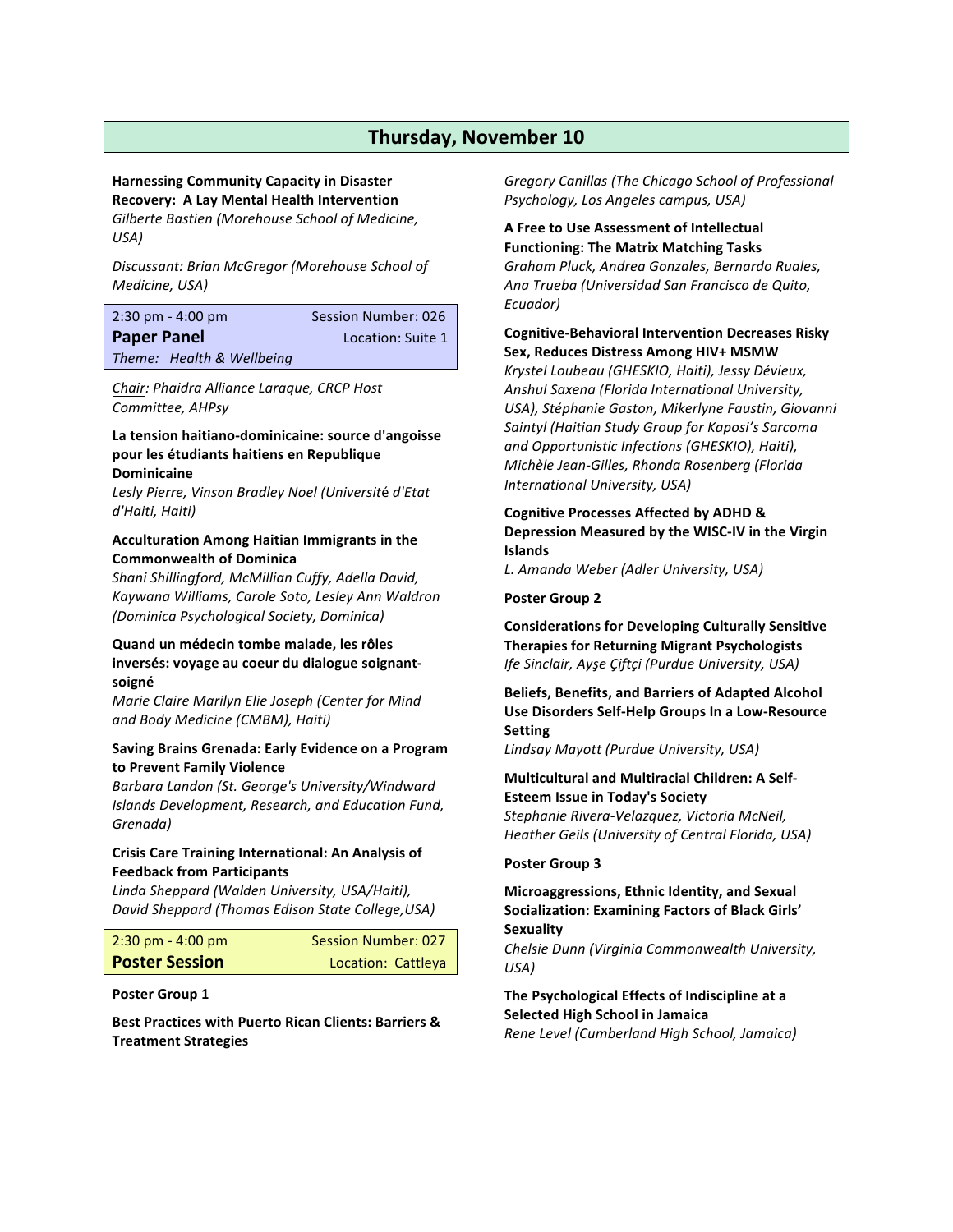#### 4:00 pm - 4:15 pm

# **BREAK**

#### $4:15$  pm  $-$  5:45 pm

4:15 pm - 5:45 pm Session Number: 028 **Invited Speaker Panel Location: Ginger** *Theme: Multiculturalism*

*Chair: Gail Ferguson, CRCP2016 Scientific Committee*

#### **Using Culture to Motivate Our Youth to Make Choices for their Good**

*Anna Maria Mora (Trinidad and Tobago Association of Psychologists, Trinidad and Tobago)*

#### **Promoting Multiculturalism in the Caribbean Region**

*John Berry (Queen's University, Canada)*

#### **Freedom of Identity**

*Polli Hagenaars (EFPA/NIP Human Rights, The Netherlands*)

**Symposium Location: Préfonction 1** 

4:15 pm - 5:45 pm Session Number: 029

*Theme: Health & Wellbeing* 

#### **Liberation Praxis in the Diaspora: Considerations and Lessons Learned**

*Chair: Chalmer Thompson (Indiana University, Indianapolis,USA*

#### **Freedom as Freeing the Mind: Mental Health Promotion in Haiti**

*Guerda Nicolas (University of Miami, USA*)

### **Addressing Metacolonialism in Ugandan Schools: Giving Power to the Children**

*Jane Namusoke (Kyamgogo University, Uganda) Paper presented by Chalmer Thompson*

#### **Why Racial Identity Theory Matters to Peace and Liberation Work**

*Chalmer Thompson (Indiana University (IUPUI), USA)* 

4:15 pm - 5:45 pm Session Number: 030 **Symposium Location:** Préfonction 2 *Theme: Challenges*

**Effectiveness of Psychological Treatments: Early Findings of Systematic Reviews of Treatment Research with Latinos and Latinas** *Chair: Guillermo Bernal (University of Puerto Rico, Puerto Rico)*

# **Steps in Performing a Meta-analysis of Treatment Research with Latinos and Latinas**

*Kelvin Mariani, Nadira Yusif, Cristina Adames (Universidad de Puerto Rico, Puerto Rico)*

### **What is the Efficacy of Psychological Treaments for Latino Adolescents with Depression and Substance Abuse?: A Systematic Review**

*Cristina Adames, Jose Delgado (University of Puerto Rico, Puerto Rico)*

### The State of the Science on Effective Psychological **Treatments in Puerto Rico**

*Guillermo Bernal (University of Puerto Rico,Puerto Rico)*

*Discussant: Milagros Méndez Castillo (University of Puerto Rico, Puerto Rico)*

| Session Number: 031 |
|---------------------|
| Location: Suite 1   |
|                     |
|                     |

*Chair: Norah Salnave, AHPsy LOC*

**Research Ethics in Small Island States: The Development of Ethics Review in Barbados** *Michael Campbell, Maisha Emmanuel (University of the West Indies--Cave Hill, Barbados)*

#### **Empowering Caribbean Communities to Culturally Adapt Evidence Based Interventions**

*A. Kathleen Burlew, Donna Shambley-Ebron, Caravella McCuistian, Danni Lanaway (University of Cincinnati, USA)*

### Adaptation de la procédure de Rappel Libre/Rappel Indicé à la population lettrée et illettrée en Guyane **française**

*Nadia Gob (Centre Hospitalier Universitaire de Pointe-a-Pitre,Guadeloupe, France), Serge Sainte-Foie (Neurologue, Guyane, France), Chantal Edwige (Médecin Gériatre, Guyane, France)*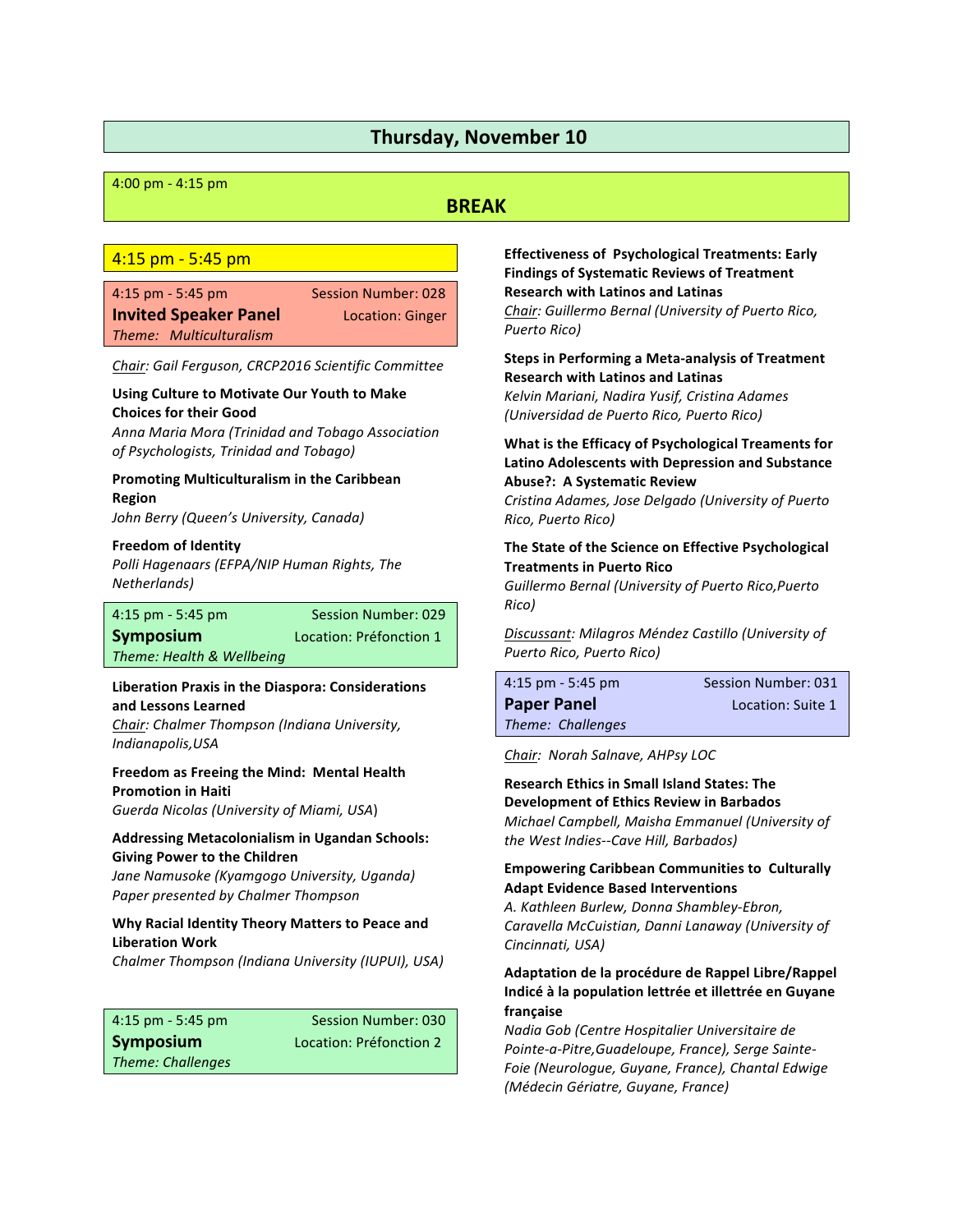# **Culturally Relevant Mental Health Service Outcomes and Strategies for Afro-Caribbean Women Engaged in Transactional Sex**

*Sadie Goddard-Durant (University of Guelph, Canada, Barbados), Stavroula Kyriakakis (Adelphi University, USA)*

4:15 pm - 5:45 pm Session Number: 032

**Roundtables Location: Cattleya** 

*Themes: Health &Wellbeing, Ethics*

**Ethics in the Caribbean: Cultural and Demographic Challenges, Rewards and Practices**

*Rita Dudley-Grant, Dara Hamilton (Virgin Islands Behavioral Services, US Virgin Islands), Sophia Parrilla (Department of Education, US Virgin Islands)*

# **Integrating Church-Affiliated & Mental Health Strategies to Address Grief and Bereavement in Caribbean Commnities**

*Gregory Canillas (The Chicago School of Professional Psychology, USA)*

**Black Women, Breast Cancer and the Use of Culturally Adapted Cognitive Behavioural Therapy to Address Depression and Increase Resilience** *Natasha Browne (Browne Psychology Professional Corporation, Canada)*

The Status of Health Psychology in the Caribbean *Laura Reid Marks (University of Memphis, USA), Tracy McFarlane (University of the West Indies, Mona, Jamaica), Shondolyn Sanders (University of Memphis, USA), Kerrie Wilkins (Arizona State*  University, USA)

# **A Controlled Trial of Culturally Adapted Spiritual Oriented Trauma Focused Cognitive Behavioral** Therapy for Child Survivors of Restavek—a Form of **Modern Day Slavery in Haiti**

*Wismick Jean-Charles, Kathylynn Pierre Griff, Rose Gersy Charles (Université Notre-Dame d'Haiti (UNDH), Haiti), Sophonie Zidor (Université d'Etat D'Haiti (UEH), Haiti*

Thursday, November 10 7:00 pm - 11:00 pm **Cultural Night** Location: Acajou **Spectacle by Jean René Delsoin Music by Ti Coca**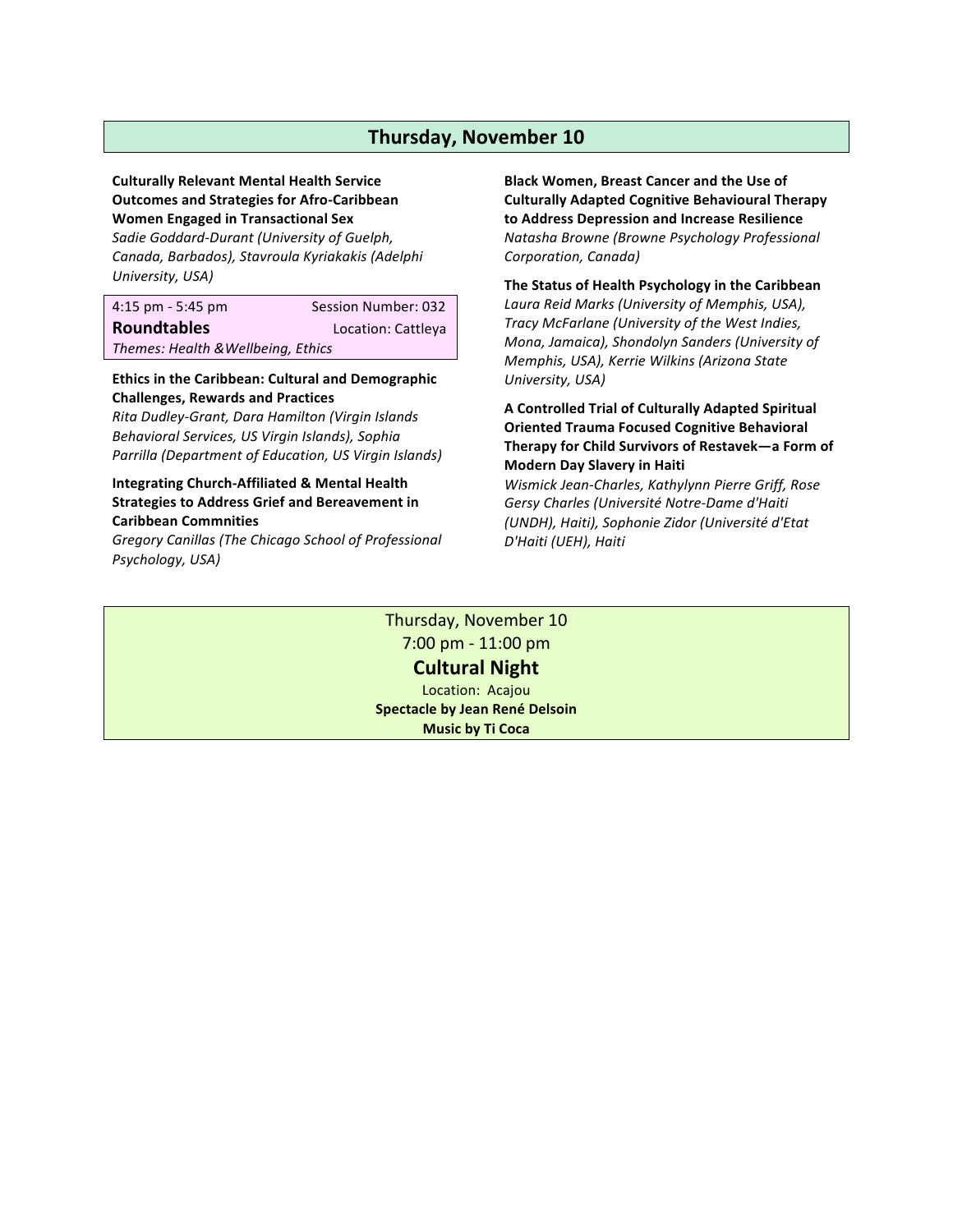# **Friday**

# **Registration Open 8:00 am – 12:00 pm**

| 9:00 am - 10:15 am                                 |                                       |
|----------------------------------------------------|---------------------------------------|
|                                                    |                                       |
| $9:00$ am - 10:15 am                               | <b>Session Number: 033</b>            |
| <b>Conference Plenary:</b>                         | Location: Acajou                      |
| <b>Caribbean Psychology Education and Training</b> | C.E.Credit Available for this session |
|                                                    |                                       |

**Chair:** Jacqueline Baussan, President, Haitian Psychological Association

Addressing Multiculturalism and Multilingualism in the Education and Training of Caribbean Psychologists *Makesha Evans (Jamaican Psychological Society, Secretary & Education Chair, Jamaica)*

#### **Can Psychology Truly Serve Humanity?**

*Saths Cooper (Internatonal Union of Psychological Science, President, South Africa)*

10:50 am - 10:30 am

# **BREAK**

# $10:30$  am  $- 12:00$  pm

| $10:30$ am - $12:00$ pm      | <b>Session Number: 034</b> |
|------------------------------|----------------------------|
| <b>Invited Speaker Panel</b> | Location: Ginger           |
| Theme: Health & Well-being   |                            |

Chair: Mike Campbell, President, Psychological *Association of Barbados* 

# Advancing Health Equity: Challenges and **Opportunities for Psychologists**

*Lula Beatty (American Psychological Association, USA)* 

# **Brain and Culture: Challenges and Opportunities for a Culturally Sensitive Clinical Neuropsychology Practice in the Caribbean Region**

*Jean Claude(Cross Cultural Neuropsychology Institute, USA)* 

**Community-based Learning in Psychology** *Deanne Cooke (Loyola Marymount University, USA)*

### **Strategies and Opportunities for Translation and Implementation Science among Diverse Populations**

*Cheryl Boyce (National Institutes of Health, USA)* [via Skype]

| $10:30$ am - $12:00$ pm   | <b>Session Number: 035</b> |
|---------------------------|----------------------------|
| Symposium                 | Location: Suite 1          |
| Theme: Health & Wellbeing |                            |

**Using Therapeutic Pedagogy to Develop Culturally Relevant Mental Health Services for GBV** *Chair: Lewis Aptekar (San Jose State University, USA)*

An Overview of the IsrAID GBV Psychosocial **Program in Haiti** *Diddy Mymin Kahn (IsraAID, Israel / Haiti)*

# **Developing a Culturally Appropriate Therapeutic Pedagogy**

*Lewis Aptekar (San Jose State University, USA/Haiti)*

**Post-training Follow Up for Professionals Accompanying GBV Survivors** *Nathalie Coicou (IsraAID, Haiti* )

**A School Based Intervention to Cope with GBV in Haiti**

*Antenor Edwidge (IsraAID, Haiti)*

**Discussant: Katia Henrys (FASCH/AHPsy, Haiti)** 

| $10:30$ am - $12:00$ pm   | Session Number: 036     |
|---------------------------|-------------------------|
| <b>Paper Panel</b>        | Location: Préfonction 1 |
| Theme: Health & Wellbeing |                         |

*Chair: Jean-Robert Desrosiers, CRCP Host Committee, AHPsy* 

**Jeunes "mules": quand recherche d'existence passe par objectalisation de son corps** *Magali Clergeat (Protection Judiciaire de la Jeunesse, French Guyana)*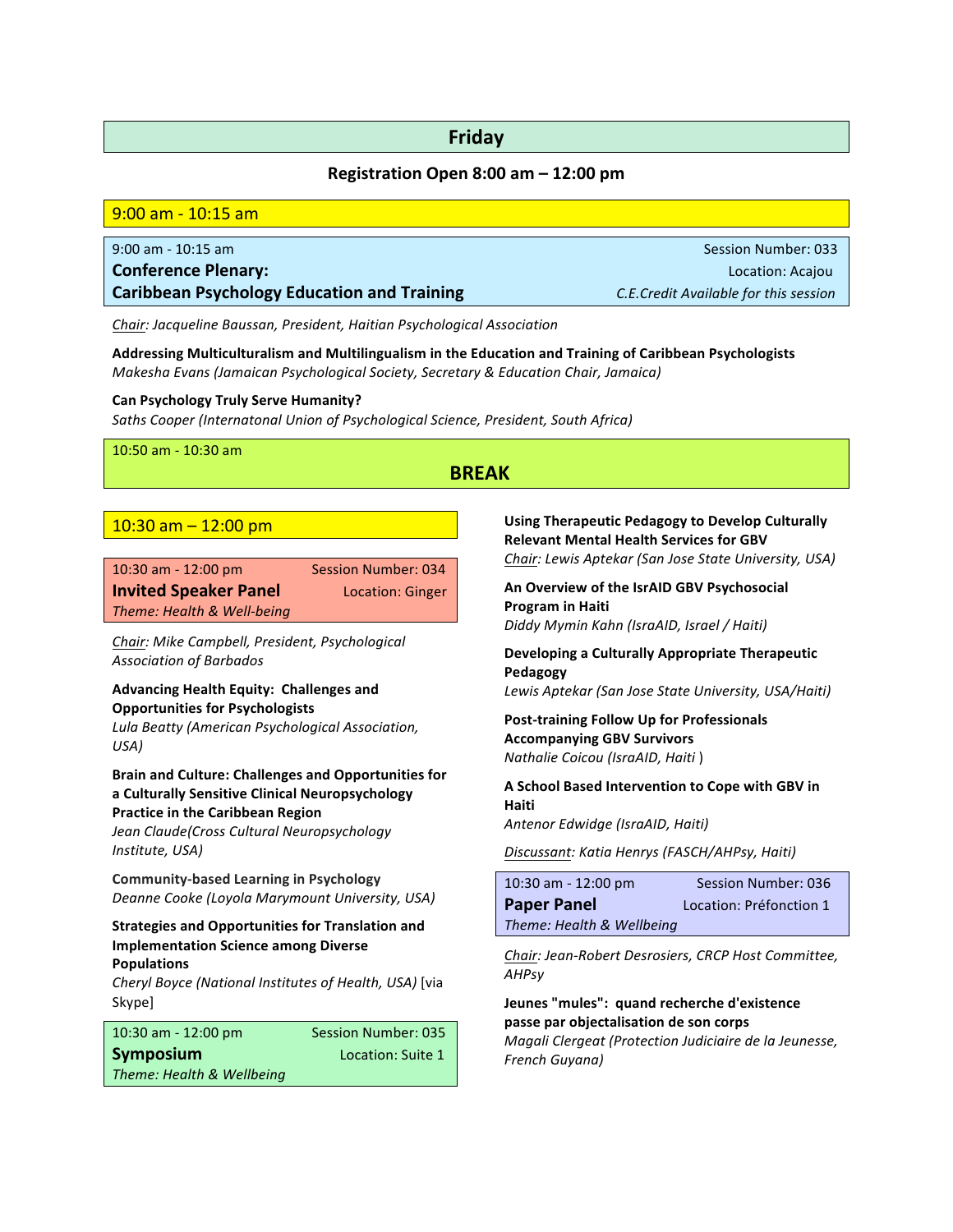# **Friday, November 11**

#### **Pour une « Clinique Anthropologique » des suicides Amerindiens de Guyane**

*Joelle Tinaut (Éducation Nationale, French Guyana)*

#### **Caribbean-American Students and Subjective Wellbeing: The South Florida Experience**

*Lunthita M. Duthely (University of Phoenix, USA), Mahatapa Palit (City University New York (CUNY), USA), John G. Coleman (Independent Researcher, USA)*

#### **An Exploration of Post-traumatic Stress Models for Intervention in the Aftermath of Natural Disasters in the Caribbean**

*Christine Descartes, Priya Elizabeth Maharaj (The University of the West Indies, St. Augustine, Trinidad*)

### **Rejection Sensitivity, Social Support and Depression: A Survey**

*Linda Mohammed, Talia Esnard (University of Trinidad and Tobago, Trinidad and Tobago)* 

|                    | $10:30$ am - $12:00$ pm | Session Number: 037                          |
|--------------------|-------------------------|----------------------------------------------|
| <b>Paper Panel</b> |                         | Location: Préfonction 2                      |
|                    |                         | Themes: Health & Wellbeing, Multiculturalism |

*Chair: Johanne Landrin, CRCP Host Committee, AHPsy* 

#### **Culture: The Nurturer of Conscience**

*Anna Maria Mora (Trinidad and Tobago Association of*  **Psychologists, Trinidad and Tobago)** 

**Promoting Mental Health and Well-Being through Service Learning & Cultural Immersion Experiences** *Gemima St. Louis (William James College, USA)*

**Going Back to the Island: Community Psychology** Lessons Learned from Restoring an Outdoor Kitchen *Niambi Hall-Campbell (The College of The Bahamas, The Bahamas)*

#### **Blended Learning in Higher Education: Experiences of Emerging Reflective Lecturers**

*Mia Amour Jules, Donna-Maria Maynard (The University of the West Indies, Cave Hill Campus, Barbados)*

**Interpreting Expressive Therapies: Interpreters assisting mental health services in Haiti** *Helen Joseph (Lesley University, USA)* 

10:30 am - 12:00 pm Session Number: 038

**Paper Panel Consumer Panel Paper Panel Paper Panel** *Themes: Health & Wellbeing, Multiculturalism, Education, Challenges*

*Chair: Pascale Auguste, CRCP Host Committee AHPsy* 

#### Assessing Nigrescence Beyond the US: Black Racial **Identity in Jamaica**

*Frank C. Worrell (University of California, Berkeley, USA), Tracy A. McFarlane (The University of the West Indies, Mona, Jamaica)*

#### **Neuropsychological Development of Low Socioeconomic Status and At-Risk Children**

*Graham Pluck, Isabela Lara, Cristina Hugo Mendoza, Valeria Valdivieso, Karla Haro, Ana Trueba (Universidad San Fransisco de Quito, Ecuador)*

# **Résilience, spiritualité et communauté:**

# **Fondements et applications en Haïti**

*Wismick Jean-Charles (Université Notre-Dame d'Haiti (UNDH), Haiti*

| $10:30$ am - $12:00$ pm | Session Number: 039 |
|-------------------------|---------------------|
| <b>Roundtables</b>      | Location: Cattleya  |

# **Children's Rights in the 21st Century**

*Polli Hagenaars (EFPA/NIP Human Rights, Netherlands), Ava Thompson (College of the*  Bahamas, The Bahamas)

#### **Challenges for Dissemination of Evidence-based Psychological Practices**

*Caleb Lack (University of Central Oklahoma, USA), Eric Storch (University of South Florida, USA), Bradley Riemann (Rogers Memorial Hospital, USA), Gary Geffken (University of Florida, USA), Thorstur Bjorgvinsson (Harvard Medical School, USA)*

#### **After the Dust Settles: Experiences of Haitian Earthquake Survivors and Implications for Culturally Competent Support**

*Florence Saint-Jean, Zakiyyah Abdul Mateen, Natalia Louis (Global Trauma Research Inc, USA)*

#### **Travailler avec l'étranger**

*Sébastien Chapellon (Université de Guyane, French Guyana)*

### **Undiagnosed Disorders: Coping in the Light of Our Customs**

*Phaidra Allliance Laraque (AHPsy, Haiti)*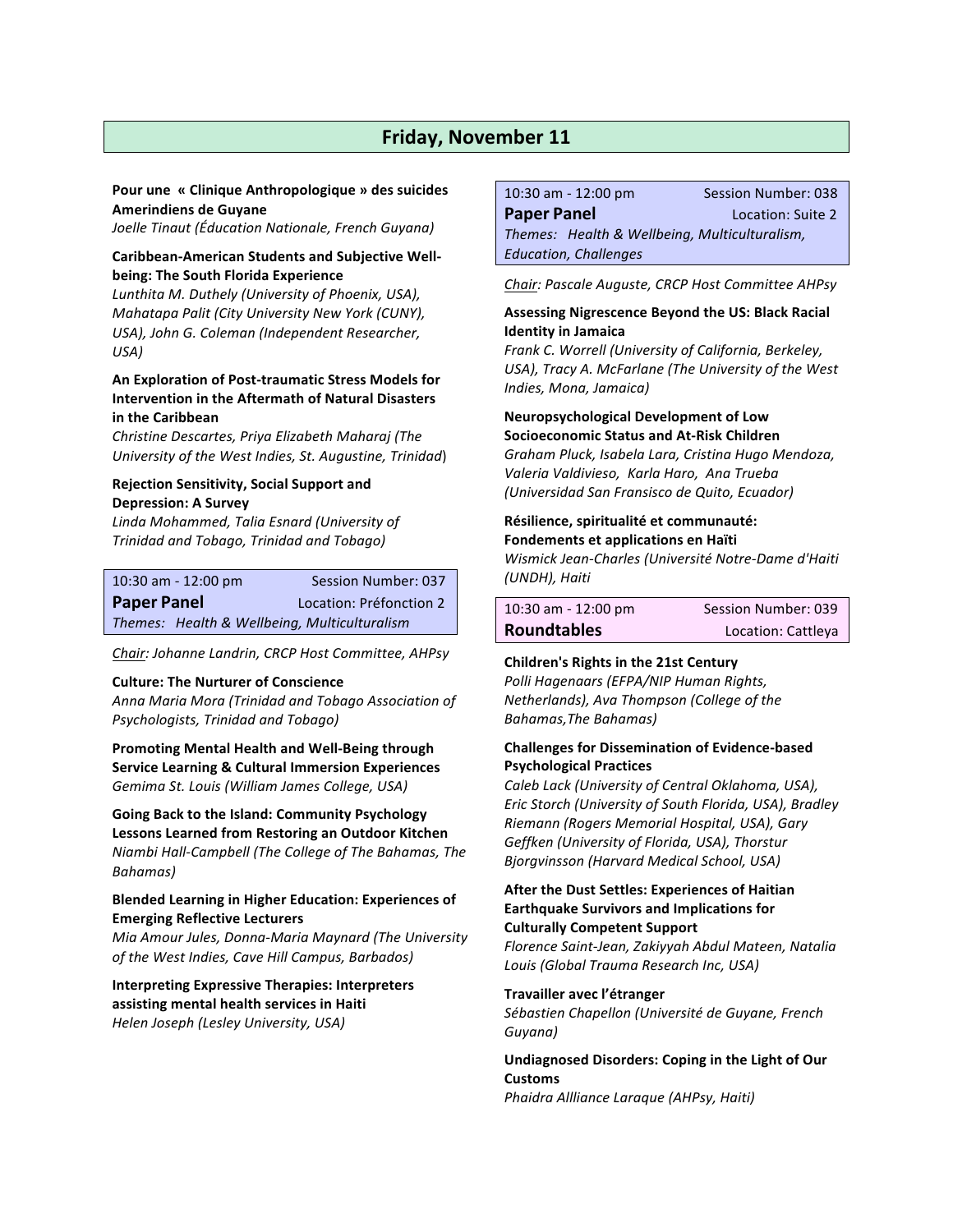# **Friday, November 11**

12:00 pm - 1:00 pm

# **LUNCH**

12:00 pm – 12:45 pm Location: Ginger Location: Ginger Location: Ginger Location: Ginger Location: Ginger Location: Company Location: Ginger Location: Ginger Location: Ginger Location: Ginger Location: Ginger Location: Ging

**Disaster Response Discussion** – bring your lunch to join in the discussion

# $1:00$  pm -  $2:30$  pm

| $1:00 \text{ pm} - 2:30 \text{ pm}$ | <b>Session Number: 040</b> |
|-------------------------------------|----------------------------|
| <b>Invited Speaker Panel</b>        | Location: Ginger           |

*Chair: Richard Adderly, President, The Bahamas Psychological Association*

Addressing Gender-Based Violence in the **Caribbean: How Do We Know What Works?** *Zuri Amuleru-Marshall (St. George's University, Grenada*)

The Role of Psychology in the Cuban Health System *Alberto Cobian Mena (Cuban Health Psychology Society, Cuba)*

**Psychothérapie existentialle et multiculturalisme: Quelques éléments de reflexions autour de la question de la souffrance et du sens en Haïti** *Hérold Toussaint (Vice Rector, UEH, Haiti)* 

1:00 pm - 2:30 pm Session Number: 041 **Invited Speaker Panel** Location: Préfonction 1

**Chair:** Katia Hilaire, AHPsy CRCP Host Committee

Enjeux cliniques de la parole en prison, d'un accueil possible de l'agressivité dans une perspective **thérapeutique**

*Victor Lina (Association des Psychologues de la Martinique, Martinique)* 

Les incidences psychosociologiques d'expériences socialisantes d'abandons: des prémices d'un **individualisme de survie en Haïti** *Lenz Jean-Francois (Directeur du département de* **Psychologie, FASCH-UEH, HaÏti)** 

La prise en charge des enfants et adolescents ayant un trouble du spectre de l'autisme, regards de deux psychologues expérimentant un modèle **d'intervention, basée sur la méthode Sonrise**  favorisant une intégration des différents domaines **du développement**

Pascal Nery Jean-Charles, Pascale Salnave Fanini-Lemoine (La Petite Chenille Centre de Therapie, Haïti)

| $1:00 \text{ pm} - 2:30 \text{ pm}$ | Session Number: 042     |
|-------------------------------------|-------------------------|
| <b>Paper Panel</b>                  | Location: Préfonction 2 |
| Theme: Health & Wellbeing           |                         |

*Chair: Beatrice Dalencour-Turnier, Vice President, AHPsy, CRCP2016 Organizing Committee*

# **The Broken Ones: Sexual Abuse and Grief Experiences in Barbados**

*Ayodele Olabesi Harper (The University of the West Indies, Cave Hill Campus, Barbados*)

"Going Natural" in a Virtual Community: Social **Media's Influence on Black Hair Identity** *Donna-Maria Maynard, Mia Amour Jules (The University of the West Indies, Barbados)*

### Vers l'amélioration de la relation médecin/patient **dans le domaine du VIH/SIDA en Haïti** *Katia Henrys (Faculté des Sciences Humaines/ AHPsy, Haïti)*

# **Re-Building A Relational Home; Trauma and Addictions Recovery in Port Au Prince**

*Nancy Sobel (Founder, Global Adolescent Project, (Haiti), USA)*

| $1:00 \text{ pm} - 2:30 \text{ pm}$                | <b>Session Number: 043</b> |
|----------------------------------------------------|----------------------------|
| <b>Paper Panel</b>                                 | Location: Suite 1          |
| Themes: Health & Wellbeing; Education and Training |                            |

Chair: Ava Thompson, CANPA EC, Past President, The *Bahamas Psychological Association* 

# **Caribbean Students Adapting to American Higher Education**

*Giselle Greenidge, Erma Lawson (University of North Texas, USA)*

### Learning Strategies for Baby Boomers in a Post **Graduate Environment**

*Malaika Edwards, Monica Majors, Petra Robinson (Louisiana State University, USA)*